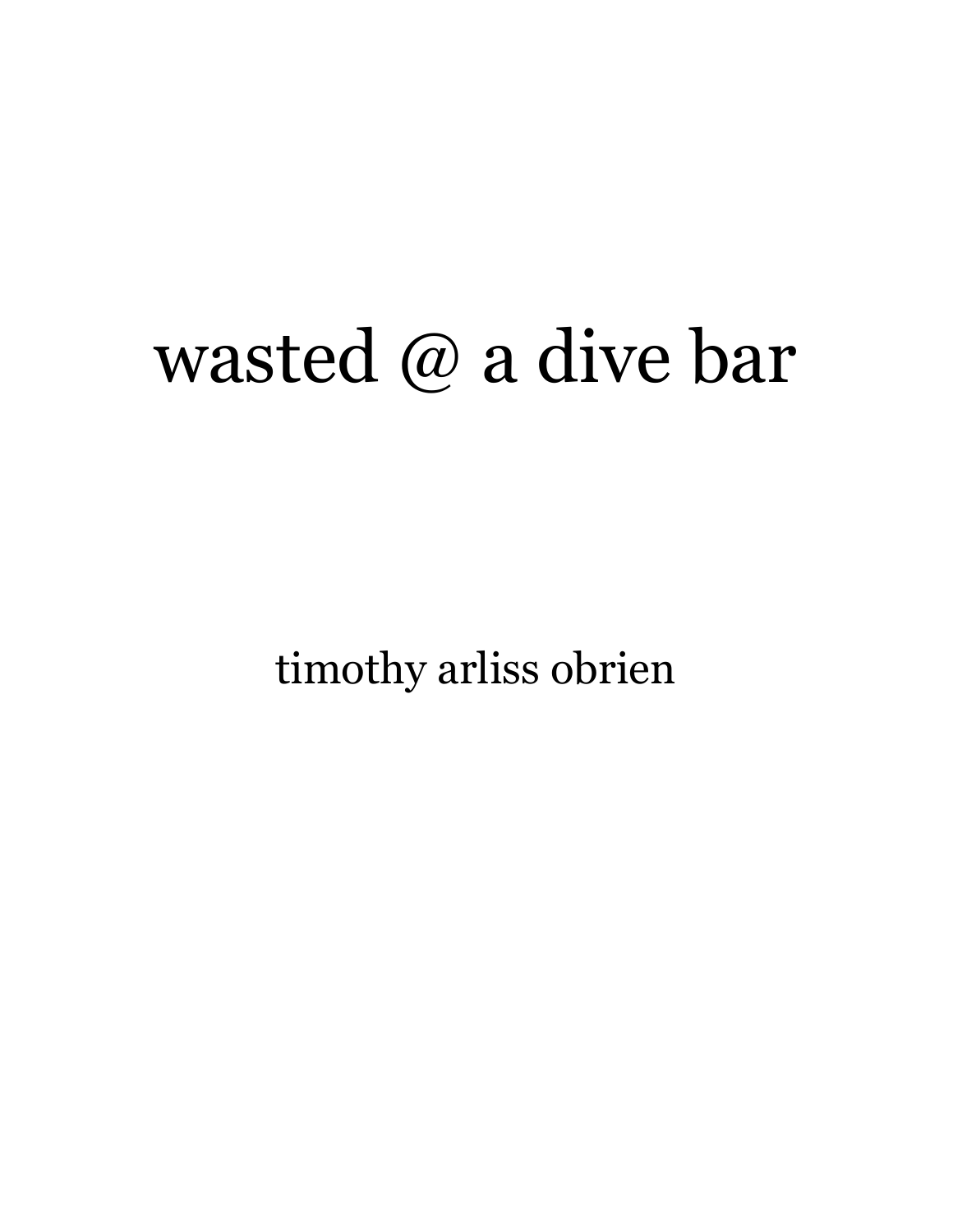This piece was created during the 2018 48hour composition competition in Portland, Oregon hosted by the modern music collective, Sound of Late.

I received my assigned instrumentation to compose for and had 48 hours to compose the piece and provide the score to the performers. The combination of bass, trumpet, and electric guitar instantly gave me ideas in terms of timbre.

I wanted a piece that matched the wonderful location that the piece would be premiered in: a bar. The idea of musicians letting loose, getting drunk, and making music for the absolute love of it is the true inspiration of this piece.

I hope you can find the ability to get lost in the sound, and let loose and get a little wasted.

Tim.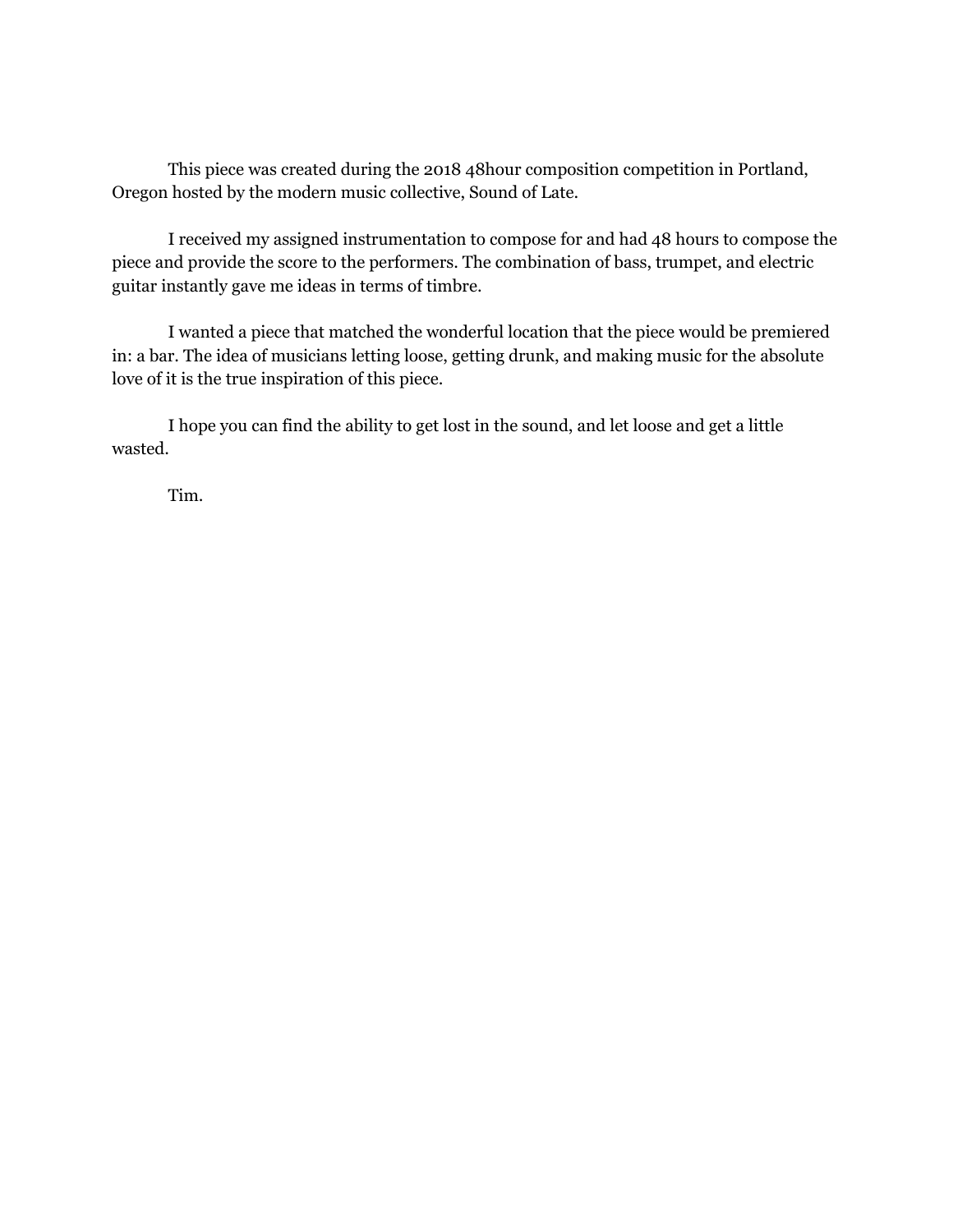